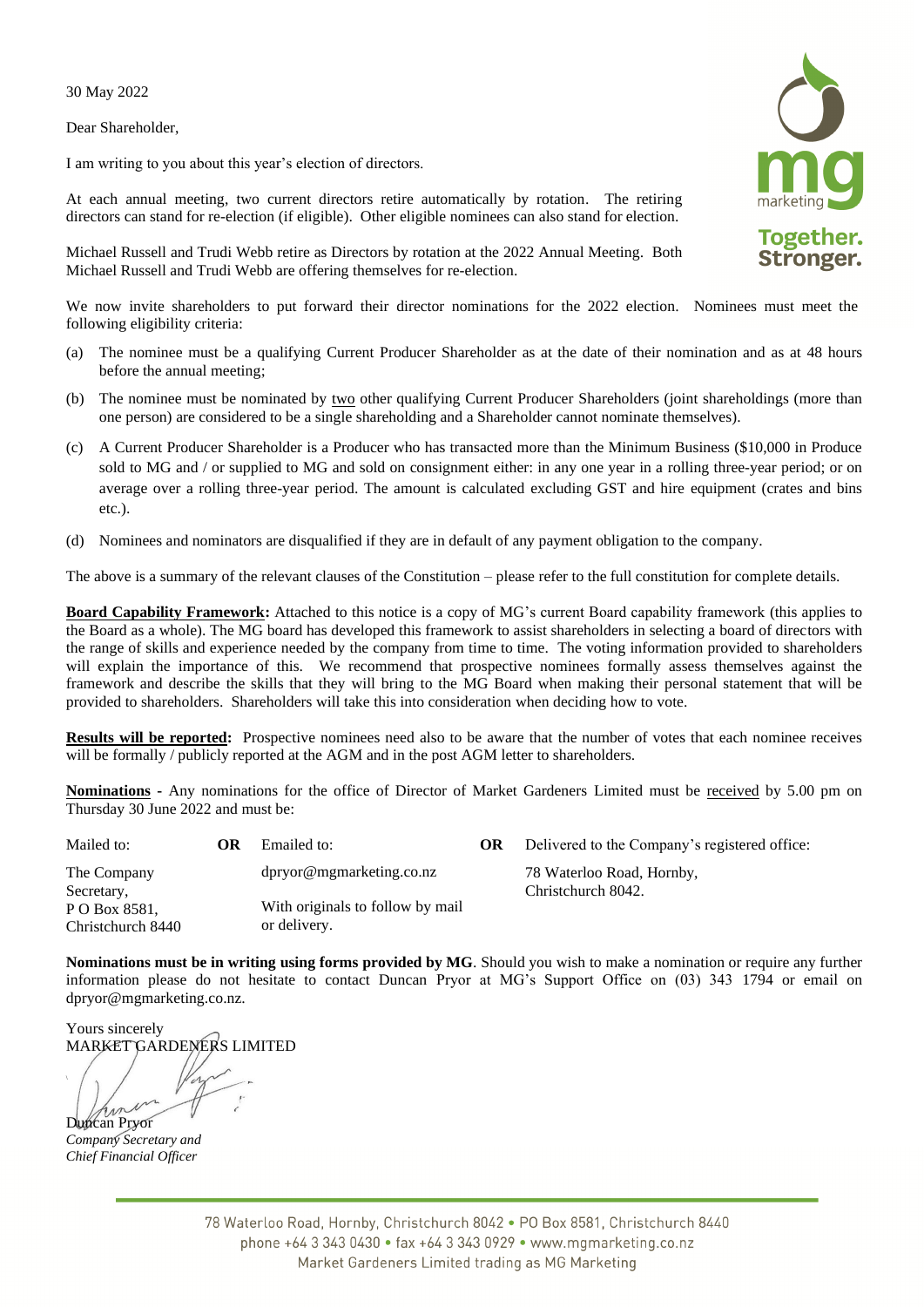

## **Market Gardeners Limited trading as MG Marketing (MG)**

## **– Capability framework**

MG is a grower co-operative and as such it is primarily governed by grower directors who are appointed by the shareholders. Special Directors are also able to be appointed by the Board.

Under MG's constitution there are a number of requirements around the appointment of a Director which, amongst other things, primarily relate to the Director being a Current Producer. In addition, Shareholder appointed Directors must retire by rotation every three years and a majority must be Current Producers.

The Board acknowledges and confirms the Shareholders rights to appoint the Directors in accordance with the constitution. In doing so it is understood that such appointees will come to MG with a background in growing, running such businesses and other skills / abilities.

Whilst recognising the individual skills, strengths and weaknesses of those appointed as Directors, the Company and Board as a whole has a desire that there is a wide range of capabilities, competency, diversity and skills around the Board table to meet the company's needs.

Diversity can be achieved by a number of means and covers many elements - MG is looking to achieve a diversity of thought, experience and an appropriate skill base / capabilities around the board table in the context of those that the shareholders elect to the Board.

As such the Board has not set prescriptive rules for matters such as product knowledge, geography, cooperative knowledge, tenure, gender, ethnicity or other diversities but is working within the generic principle - that in order to optimise the Board capabilities, gaps will be filled through the appointment of special directors and through tailored training and development of all directors.

The desired core capabilities for the MG Board are as detailed in the table below which will be considered in the context of the Institute of Directors "Four Pillars of Governance Best Practice – key competencies for non-executive directors".

This framework forms part of and is to be read in conjunction with the Board Charter (which can be found on MG's website www.mgmarketing.co.nz).

| <b>Capability Area</b>                         | <b>Capability Definition</b>                                                                                                                                                                                                                                                                                                                                                                                                                                                                                                                                                                                                       |
|------------------------------------------------|------------------------------------------------------------------------------------------------------------------------------------------------------------------------------------------------------------------------------------------------------------------------------------------------------------------------------------------------------------------------------------------------------------------------------------------------------------------------------------------------------------------------------------------------------------------------------------------------------------------------------------|
| Governance<br>Experience                       | Experience and knowledge in governing a significant commercial entity.<br>Including an understanding of key aspects of the governance processes,<br>boardroom dynamics, decision-making, liability and shareholder<br>representation.                                                                                                                                                                                                                                                                                                                                                                                              |
| Governance Aptitude                            | Potential for operating as an effective director including logical thought<br>processes / reasoning, a decision making approach, interpersonal skills and an<br>ability to deal with a range of communication styles, personality traits, and<br>relevant business expertise in order to contribute to board discussions, give<br>direction to and mentor management.                                                                                                                                                                                                                                                              |
| <b>Business Strategy</b><br>and Transformation | The development, planning and execution of a wide range of strategies to<br>meet specific organisational objectives. Includes the development of a long-<br>term strategy framework and business transformation including people and<br>culture change.                                                                                                                                                                                                                                                                                                                                                                            |
| Finance/Commercial                             | An organisation's processes, procedures, controls, and records for the conduct<br>and management of all aspects of financial transactions, events, and<br>situations. This may include financial planning and analysis, risk, audit, tax,<br>accounts payable, accounts receivable, general ledger and accounting.<br>Involves direct professional applications of knowledge of regulations, related<br>principles and tactics to the conduct of the organisation's commercial affairs.<br>This may include compliance, contracts, legal counselling, insurance / risk<br>management and / or real estate / property transactions. |